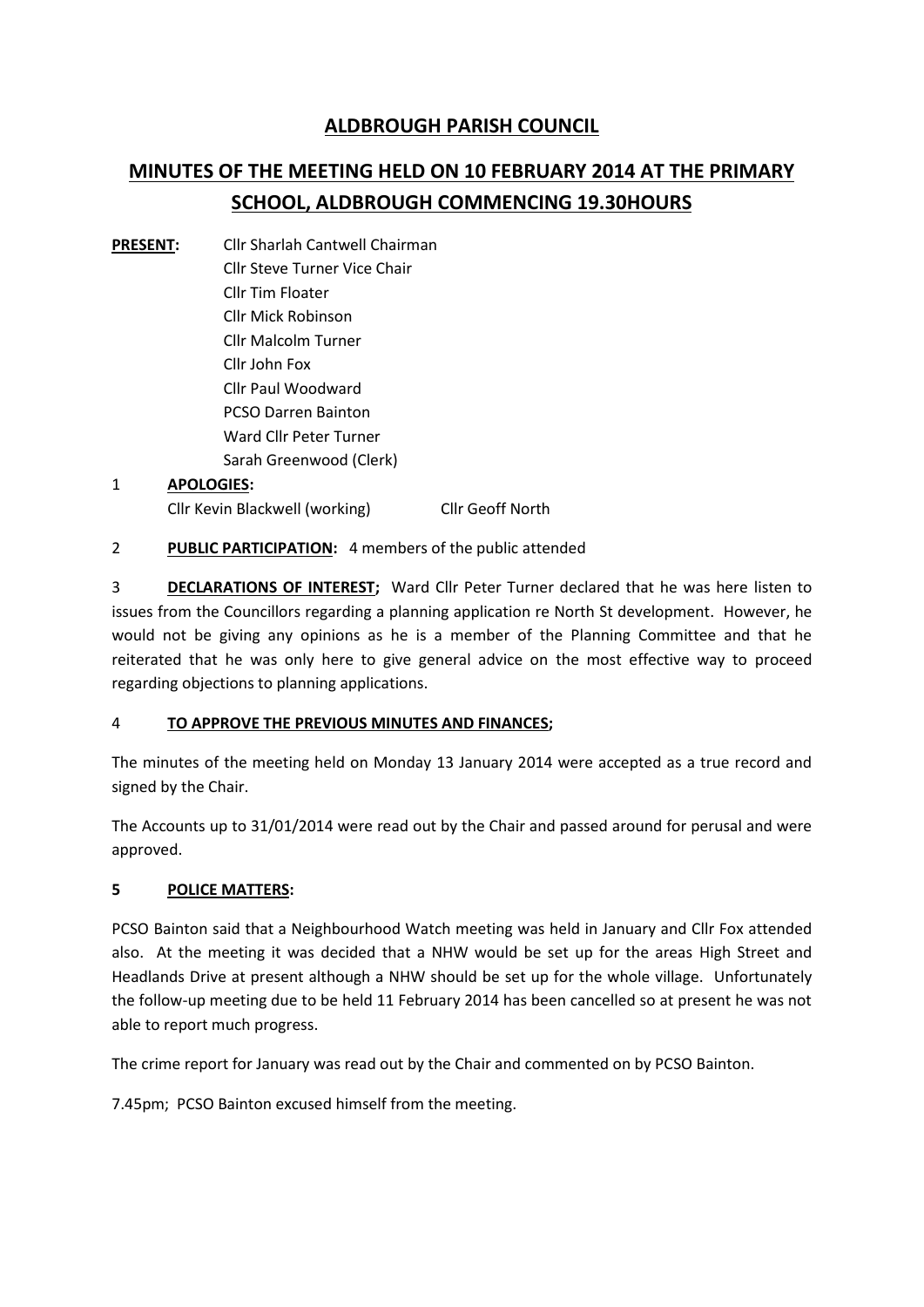#### 6 **CLG GAS SITE INFORMATION:**

It was reported that they were in the process of replacing trees. And there have been some issues regarding a wetland area which some residents feel is taking shape as more of a pond.

#### 7 **PLANNING APPLICATION**

Cllr John Fox said that, that afternoon he had received an email from ERYCC Planning dept informing that there have been some amendments to the planning application for the Springfield Farm, North St, housing development. Cllr Fox is going to check into this in further details in the morning as no details were given in the email. He also stated that the deadline date had now been moved to 24/2/14.

Chair went through the list of concerns that had been raised at the emergency planning meeting held by the councillors on Thursday 30 January 2014. However, they will wait to see the amended plans as mentioned by Cllr Fox above.

Ward Cllr Peter Turner offered his general advice on the most effective ways of setting out a planning application objection. Advice given was to 'very strongly object'. To state that the decision is unanimous. Give reasons why in bullet points. However, should a planning application be approved, to say that the following points need to be taken into consideration.

8.20pm; Cllr Peter Turner excused himself and left the meeting.

8 **PRECEPT 2014/15 UPDATE** The amount applied for by the Aldbrough Parish Council has been awarded and will be paid in 2 instalments on 30 April and 30 September.

#### 9 **WORLD WAR 1 COMMEMORATION IDEAS**

After some debate it was decided that a plaque placed at an angle (not quite upright) would be best suited. The wording was decided as follows; 'Lest we forget - In memory of the fallen from Aldbrough Parish 1914 – 2014.' and a poppy emblem to be added. **TO RESOLVE;** Cllr Tim Floater to price up for lettering on a plaque and for a marble plaque.

10 **WEBSITE UPDATE;** Clerk reported on behalf of Cllr Kevin Blackwell that he was working on the Website.

11 **FOOTBRIDGE NR LONDIS SHOP**-UPDATE; Clerk received an email from ERYCC saying it was now repaired.

12 **FOOTPATHS; CLEARING OF DOG DIRT;** Chair read out communication received that night from Headmistress of Aldbrough Primary School regarding dog faeces outside the school. There was discussion around the last time the Councillors tackled this problem and the difficulties getting assistance from the ERYCC. **TO RESOLVE**; Cllr Steve Turner to discuss with Mrs Ulph, Headmistress, other ideas for tackling this problem. Clerk to contact the ERYCC Dog Warden

12a) Chair reported that there seemed to be lots of dog faeces and generally unkempt dirt on footpaths around the village **TO RESOLVE;** Clerk to contact ERYCC to request footpath sweeping and to ask if they could give prior notice when the sweeper will be coming in order cars can be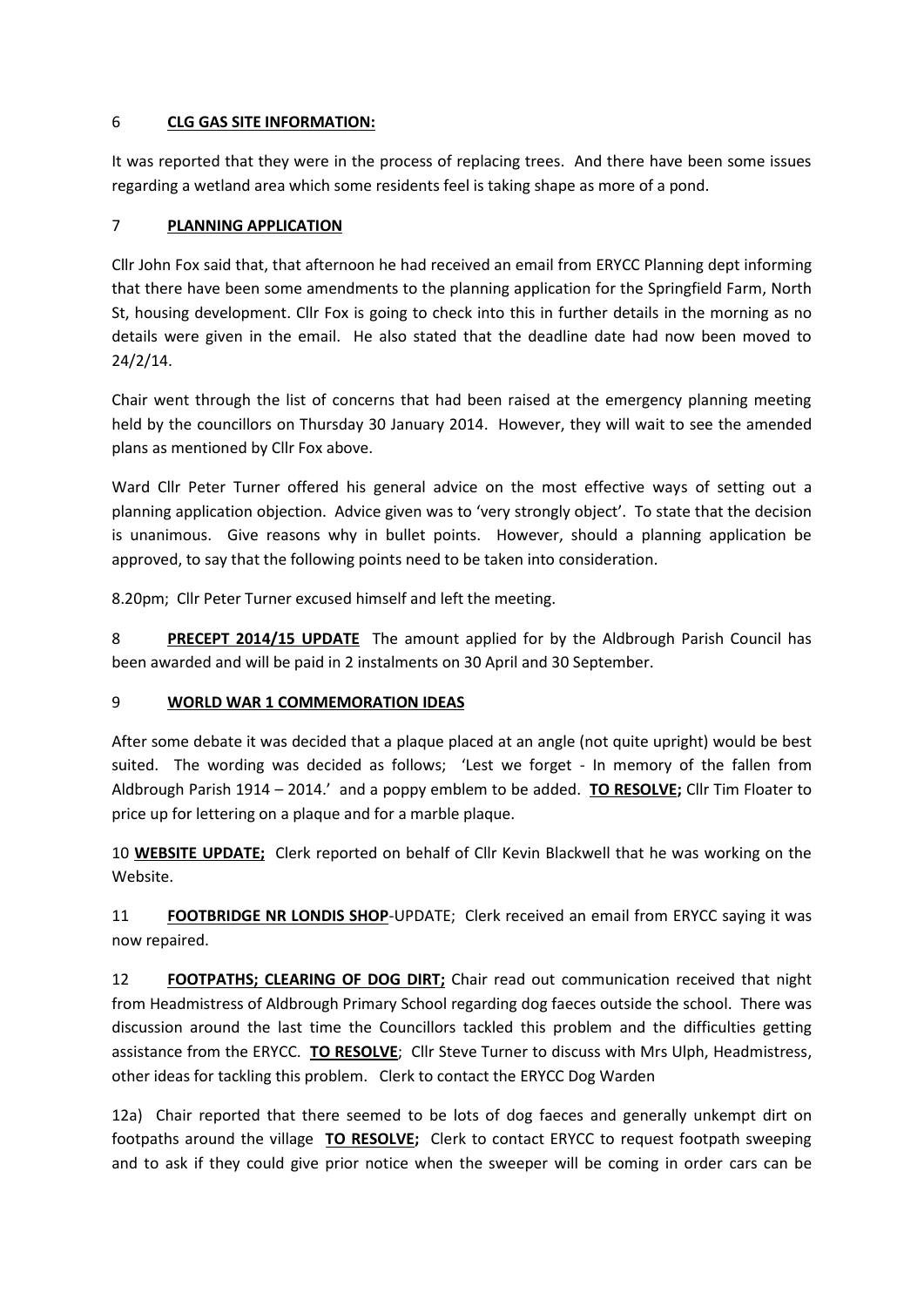moved out of the way of the sweeper. Also to ask about a hand held sweeper. Generally see what is available with help for these problems.

12b) Mrs Ulph also added in the same correspondence her reporting of the state of the footpath outside the school as being very uneven and in poor state of repair causing pools of water to accumulate. **TO RESOLVE;** Clerk to report the footpath to the ERYCC

#### **13 COMMUNITY EMERGENCY PLAN REVIEW;**

Cllr Mick Robinson stated the plan needs bringing up to date. Chair gave an end of February deadline for the current updating of it by Cllr Kevin Blackwell as he goes through the website and after that, if still not completely prepared, she proposed a meeting be organised to review and update it.

#### 14 **ALLOTMENT SUBSCRIPTIONS**

Cllr Mick Robinson suggested that the subs have remained the same for some years and perhaps it was time to think about raising the annual rates. **TO RESOLVE**; Cllr TF to enquire about fair rate rises.

#### 15 **CORRESPONDENCE;**

Large booklet from ERYCC entitled 'Making it Happen' sets out future plans for each community and includes for Aldbrough, mainly new housing developments and the land set aside and earmarked for such.

Email correspondence (26/1/14) from Ruth Skinner, Clerk to Hatfield Parish Council regarding setting up a Community Interest Company (CIC) to benefit groups from the Withernwick Wind Farm Funds that are available. **TO RESOLVE**; Cllr JF will contact Ruth Skinner for more information and to express an interest on behalf of Aldbrough Parish Council

Letter received from Chairman of Councils encouraging members to consider making nominations for the Chairman's awards. Categories are Chairman's Built Heritage awards, Chairman's Business Award, Community Award, Environment Award and Chairman's Sport Award. Awards to be received by 21/2/14 if you have an interest please contact the Clerk for more information.

A DVD of 'Changing Horizons' which looks at coastal changes and erosion over the years in this area. Cllr TF was interested in seeing it and took the DVD to view it.

Email from ERNLLCA inviting Councillors on Training course for 'Meeting Procedure' Chair SC and Cllr PW would like to attend. **TO RESOLVE**; Clerk sent off application form 13/2/14

#### 16 **ANY OTHER BUSINESS**

### **ADDITIONAL DISCUSSION NOT LISTED ON THE AGENDA DISCUSSED WITH CLLR PETER TURNER**;

Speed Survey Hornsea Road – **TO RESOLVE;** to be chased up by Cllr Peter Turner and Clerk to contact Cllr John Holtby to ask for the results. (This has now been done and Clerk and Cllr PT have spoken to Cllr Holtby who has not been able to track down the survey, however, the Police are at present being diligent in checking for speeding traffic)